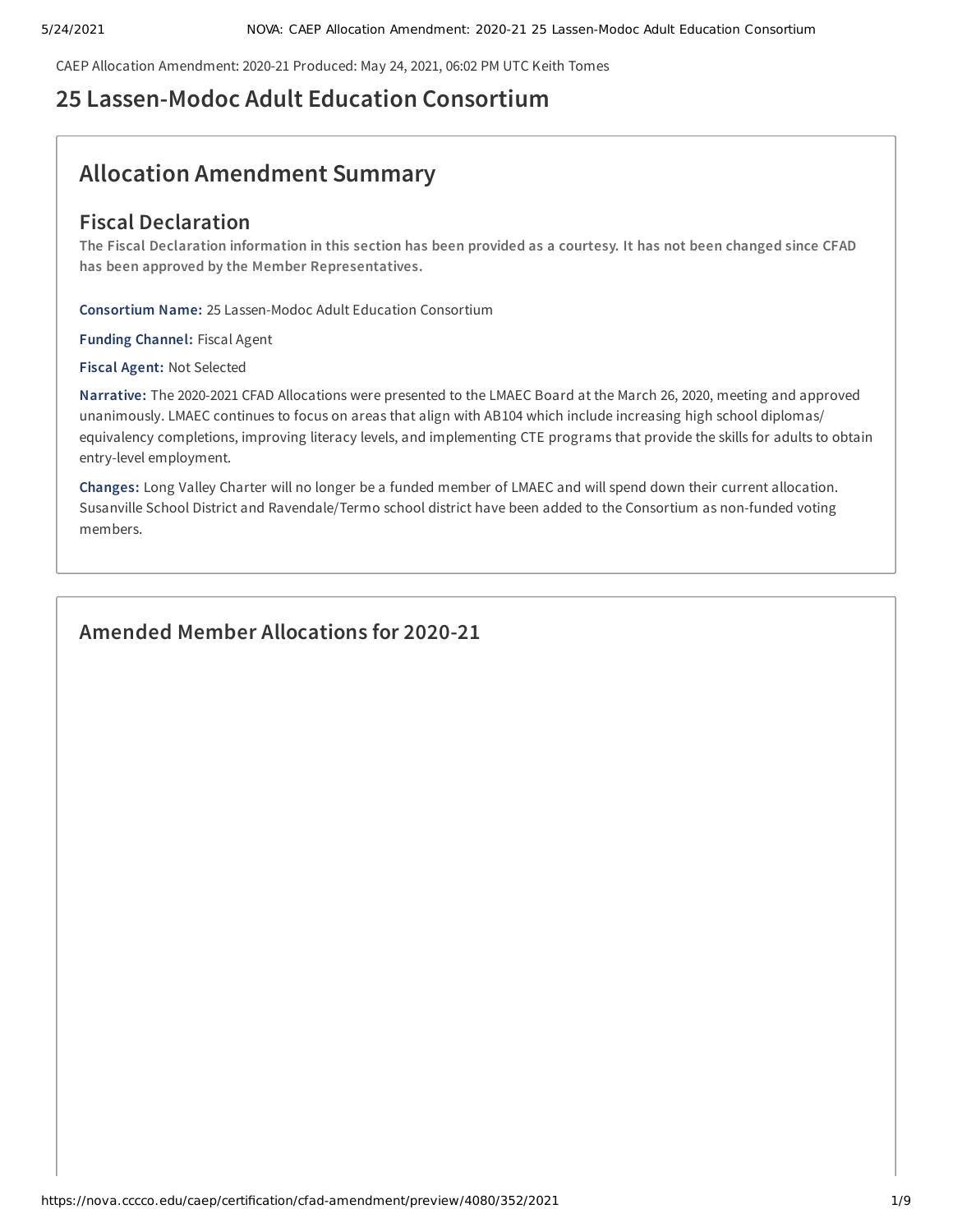| <b>Member Agency</b>                 | <b>Amended Allocation</b> | <b>Adjustment Made</b> |
|--------------------------------------|---------------------------|------------------------|
| <b>Big Valley Joint Unified</b>      | \$24,318                  |                        |
| <b>Fort Sage Unified</b>             | \$42,250                  |                        |
| <b>Lassen CCD</b>                    | \$495,213                 |                        |
| Lassen Co. Office of Education       | \$95,000                  |                        |
| <b>Lassen Union High</b>             | \$69,941                  |                        |
| <b>Long Valley Charter</b>           | \$0                       |                        |
| Modoc Co. Office of Education        | \$95,000                  | \$20,000               |
| <b>Modoc Joint Unified</b>           | \$30,000                  |                        |
| Ravendale-Termo Elementary           | \$0                       |                        |
| <b>Shaffer Union Elementary</b>      | \$55,000                  |                        |
| <b>Surprise Valley Joint Unified</b> | \$20,000                  |                        |
| <b>Susanville Elementary</b>         | \$0                       |                        |
| <b>Westwood Unified</b>              | \$35,000                  | $-520,000$             |
| <b>Total Allocated to Members</b>    | \$961,722                 |                        |
| <b>Total CAEP Funds</b>              | \$961,722                 |                        |
| Total Remaining (Must be \$0)        | \$0                       |                        |

# **Member Agencies**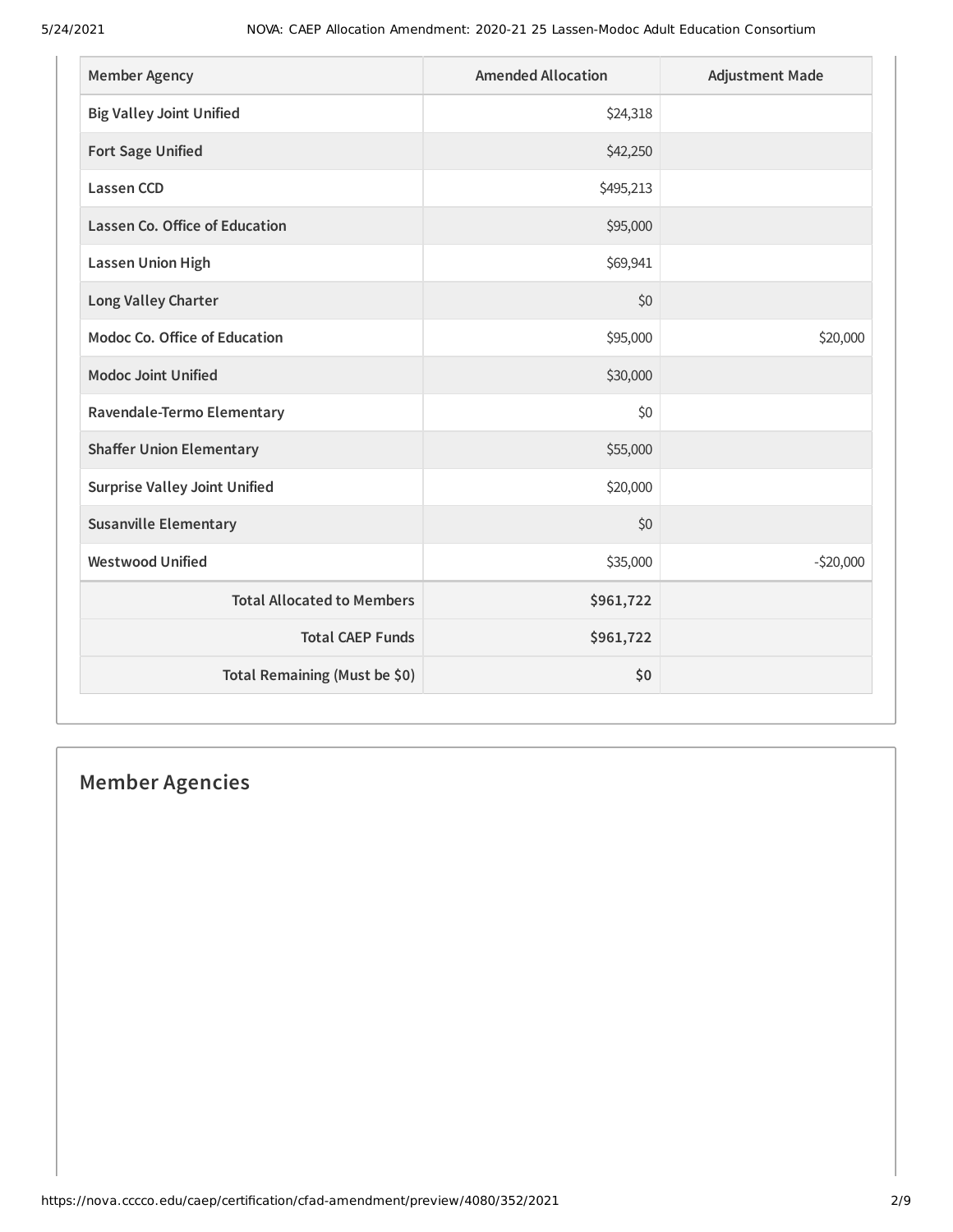| <b>Member Agency</b>                 | <b>Member Type</b>                  | Contact                                            | Phone                       |
|--------------------------------------|-------------------------------------|----------------------------------------------------|-----------------------------|
| <b>Big Valley Joint Unified</b>      | Unified School District             | Paula Silva                                        | $(530)$ 294-5231            |
| <b>Fort Sage Unified</b>             | Unified School District             | Heather Von Ins                                    | (530) 827-2129 ext:<br>6502 |
| Lassen CCD                           | <b>District</b>                     | <b>Susan Rentfrow</b>                              | (530) 257-6181 ext:<br>8708 |
| Lassen Co. Office of Education       | County Office of Education<br>(COE) | Patricia Gunderson                                 | $(530)$ 257-2196            |
| Lassen Union High                    | High School District                | Mrs. Cori Shields                                  | $(530)$ 251-1194            |
| Long Valley Charter                  | Charter                             | Carol Growdon                                      | (530) 257-6181 ext:<br>8997 |
| Modoc Co. Office of Education        | County Office of Education<br>(COE) | Mike Martin                                        | (530) 233-7101              |
| <b>Shaffer Union Elementary</b>      | Elementary School District          | Jeff Baker                                         | $(530)$ 254-6577            |
| <b>Surprise Valley Joint Unified</b> | Unified School District             | <b>BillieJo Young</b>                              |                             |
| <b>Westwood Unified</b>              | Unified School District             | Michael Altenburg                                  |                             |
| <b>Modoc Joint Unified</b>           | Unified School District             | Tom O'Malley                                       | (530) 233-7201              |
| Ravendale-Termo Elementary           | <b>Elementary School District</b>   | Jason Waddell                                      | $(530)$ 257-8200            |
| <b>Susanville Elementary</b>         | <b>Elementary School District</b>   | Jason Waddell Susanville School<br><b>District</b> | (530) 257-8200              |

# **Certification & Assurances**

By clicking "Approve" on the approval cards below, you are certifying the CFAD as well as confirming that you and ALL consortium members agree to the Assurances listed below.

# **Assurances**

 $\bullet$ 

# **Membership & Decision-Making**

- I certify that any community college district, school district, or county office of education, or any joint powers authority consisting of community college districts, school districts, county offices of education, or a combination of these, located within the boundaries of the adult education region shall be permitted to join the consortium as a member (EC 84905 (a) (b). (See Membership Box above).
- I certify that only members as described above (and in EC 84905) are allowed to join my consortium as members and participate in decision making and approvals whether in a public meeting, or via the NOVA planning, budgeting & expense reporting system.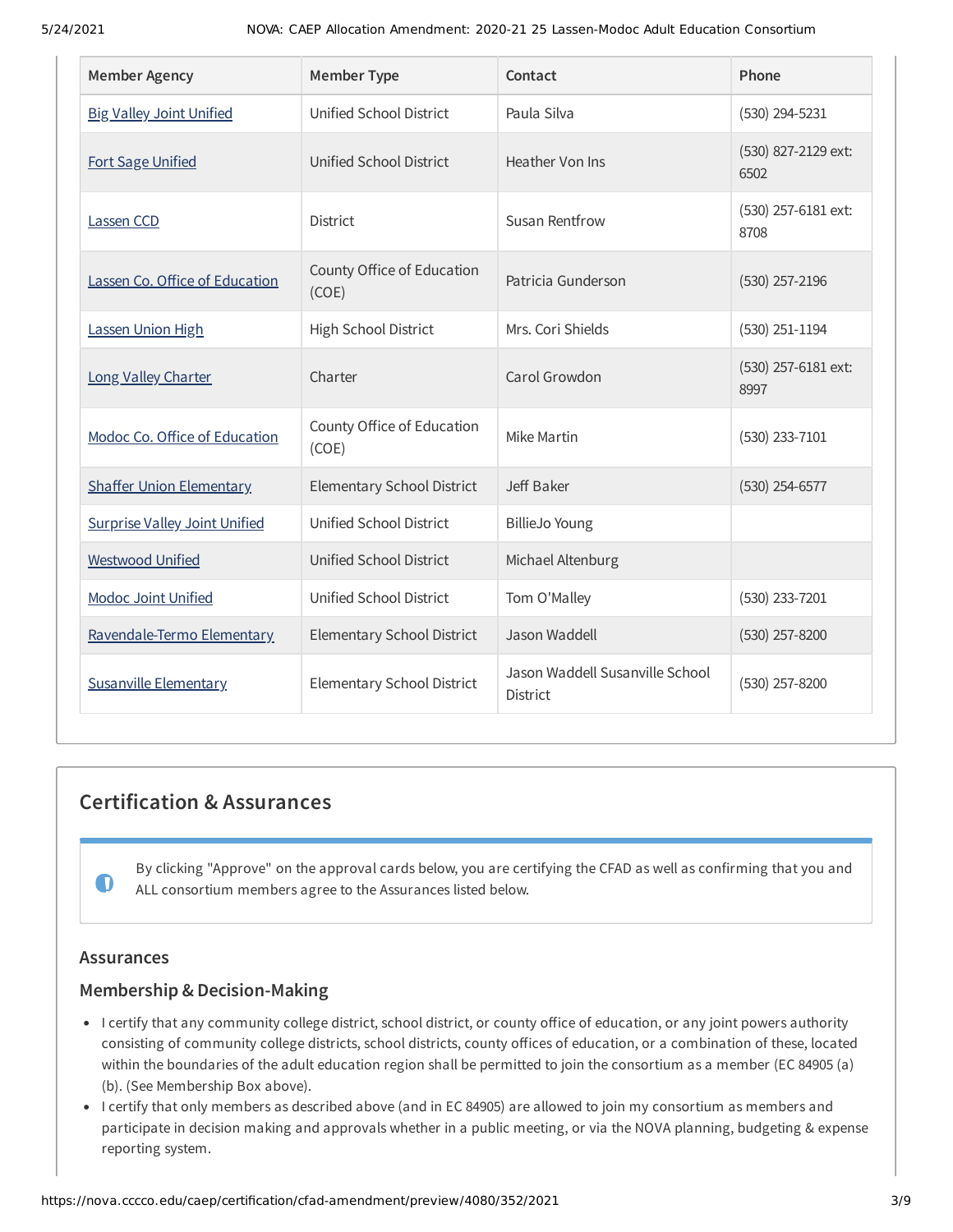#### 5/24/2021 NOVA: CAEP Allocation Amendment: 2020-21 25 Lassen-Modoc Adult Education Consortium

- I certify that as a condition of joining a consortium, as a member, I shall commit to reporting any funds (as described in EC 84916) available to that member for the purposes of education and workforce services for adults and the uses of those funds through the annual Program Area exercise in NOVA for reporting leveraged funds, and instructional hours.
- I certify that as a member of the consortium my district shall be represented only by an official designated by the governing board of the member (EC 84905 (c)).
- I certify that as a member of the consortium, I shall participate in any decision made by the consortium (EC 84905 (d)(1)  $(A)$ ).
- I certify that all decision made by the consortium and its members is final (EC 84905 (d)(1)(F)).
- I certify that I will adhere to the consortium rules and procedures and, as agreed upon by the consortium members, to any additional by-laws, charters, etc.

# **Public Meetings**

- I certify that a proposed decision is considered at an open, properly noticed public meeting of the consortium at which members of the public may comment (EC 84905  $(d)(1)(B)$ ).
- I certify that the consortium has provided the public with adequate notice of a proposed decision and considered any comments submitted by members of the public, and any comments submitted by members of the public have been distributed publicly (EC 84905  $(d)(1)(C)$ ).
- I certify that the consortium has requested comments regarding a proposed decision from other entities located in the adult education region that provide education and workforce services for adults (EC 84905 (d)(1)(D)(i)).
- I certify that the consortium has requested comments regarding a proposed decision from other entities located in the adult education region that provide education and workforce services for adults (EC 84905 (d)(1)(D)(i)).
- I certify that the consortium has considered input provided by pupils, teachers employed by local educational agencies, community college faculty, principals, administrators, classified staff, and the local bargaining units of the school districts and community college districts before it makes a decision (EC 84905 (d)(1)(E)).
- I certify that in addition to the meeting requirements listed in EC 84905, and as agreed upon by the consortium members, that I will follow the public meeting requirements listed in the Ralph M. Brown Act as the Brown Act applies to the governing body of any "local body created by state or federal statute." (Ed. Code, section 54952.)

# **Reporting Requirements**

- I certify that I will participate in completing and updating any consortium long range and/or short range planning efforts and/or budget work plans (EC 84906, 84914(a)).
- I certify that all CAEP expenses have been expended in the CAEP seven program areas, and services provided are consistent with the 3-year plan, the annual plan, and my district's work plan & budget as submitted in NOVA (EC 84913 (1-7), 84906, 8914(a)).
- I certify that my expenditures of CAEP funds match the objectives/activities included in the annual plan and the member work plan (EC 84906, 84914(a)).
- I certify that my expenditures of CAEP funds adhere to the allowable uses of funds as identified in the CAEP Fiscal Management Guide.
- I certify that I will report student level enrollment data and outcomes as prescribed by the State CAEP Office (EC 84920).
- I certify that I will share financial expenditure and progress reports with the members of my regional consortium.
- I certify that I understand that as a member if I do not meet any of these items I have certified, I will be deemed an ineffective member which may result in a loss or reduction of CAEP funding (EC 84914(b)).
- I certify that all CAEP expenses have been expended only for the education of persons 18 years of age or older (EC 84901(a)).

# **Lassen Co. Oice of Education - Member Representative**

**Patricia Gunderson** [pgunderson@lcoe.org](mailto:pgunderson@lcoe.org) (530) 257-2196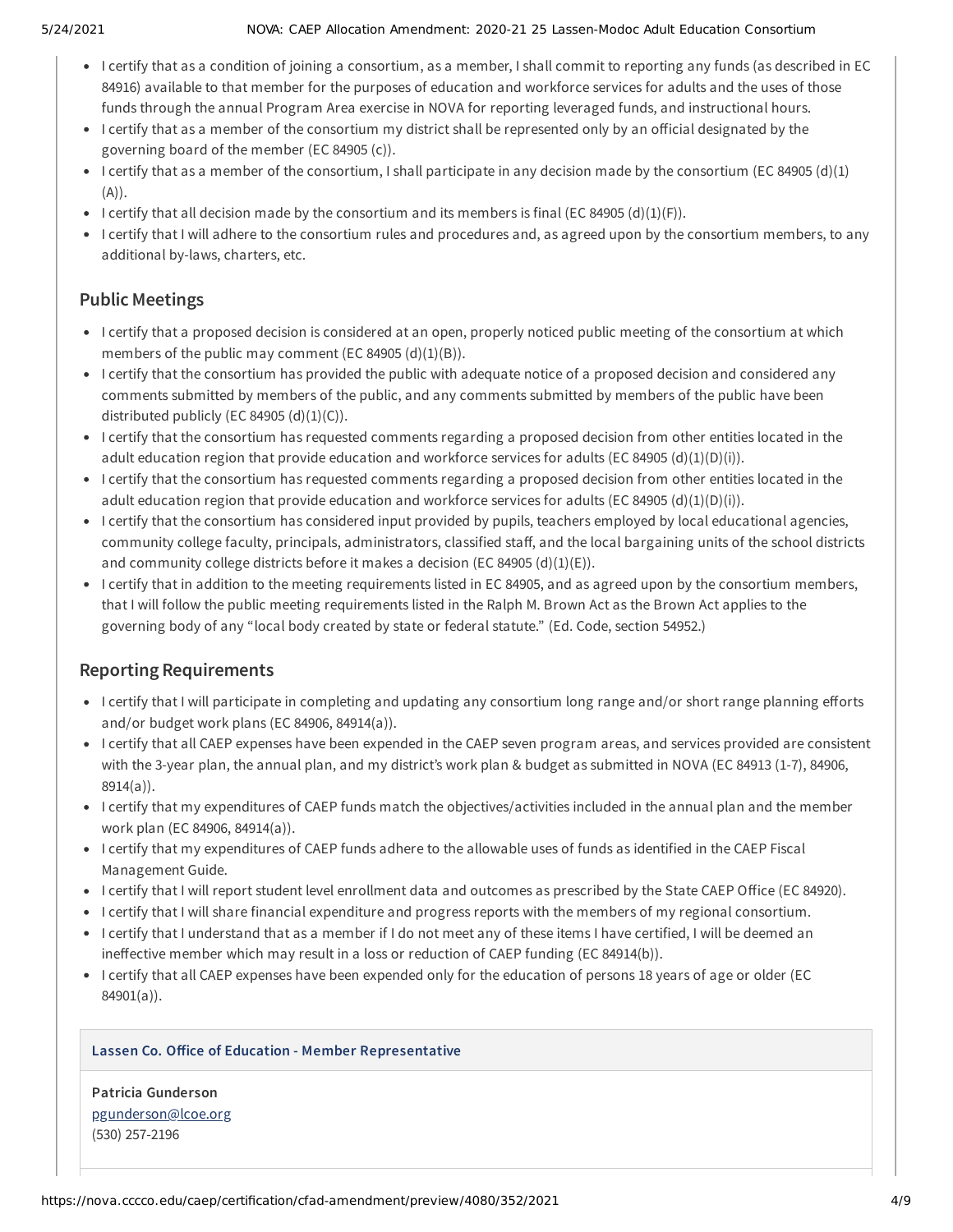#### Approved by Pa tricia Gunder son

# **05/17/2021 12:57 PM PDT**

#### **Big Valley Joint Unified - Member Representative**

**Paula Silva** Superintendent/Principal [psilva@bigvalleyschool.org](mailto:psilva@bigvalleyschool.org) (530) 294-5231

**Dianne Parady** Chief Business Official [dparady@bigvalleyschool.org](mailto:dparady@bigvalleyschool.org) (530) 254-6577

Approved by Paula Silva

# **05/17/2021 10:19 AM PDT**

#### **Lassen Union High - Member Representative**

**Cori Shields** CBO [cori.shields@lassenhigh.org](mailto:cori.shields@lassenhigh.org) (530) 251-1194

**Morgan Nugent** Superintendent/Principal [morgan.nugent@lassenhigh.org](mailto:morgan.nugent@lassenhigh.org) (530) 250-5324 ext: 2142

#### Approved by Morgan Nugent

## **05/24/2021 10:18 AM PDT**

#### **Ravendale-Termo Elementary - Member Representative**

**Jason Waddell** Superintendent [jwaddell@juniperridge.org](mailto:jwaddell@juniperridge.org) (530) 257-8200

#### Approved by Ja son Waddell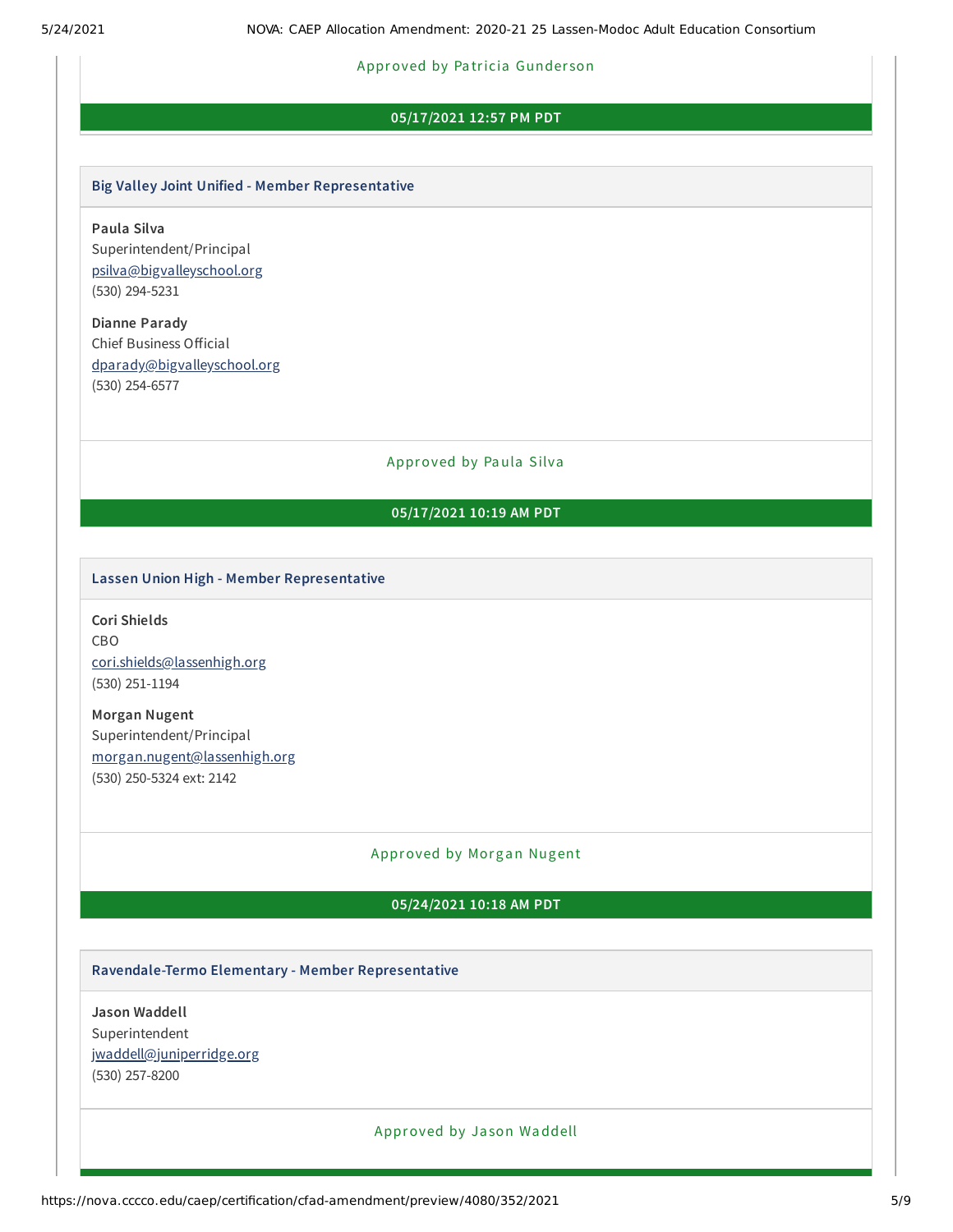### **05/14/2021 01:33 PM PDT**

## **Long Valley Charter - Member Representative**

#### **Carol Growdon**

[cgrowdon@lassencollege.edu](mailto:cgrowdon@lassencollege.edu) (530) 257-6181 ext: 8997

#### Approved by Carol Growdon

## **05/14/2021 01:28 PM PDT**

#### **Shaer Union Elementary - Member Representative**

**Je Baker** Superintendent/Principal jbaker@shafferschool.com (530) 254-6577

**Dianne Parady** Chief Business Official dparady@shafferschool.com (530) 254-6577

# Approved by Jeff Baker

#### **05/14/2021 01:31 PM PDT**

#### **Susanville Elementary - Member Representative**

**Jason Waddell** Superintendent [jwaddell@susanvillesd.org](mailto:jwaddell@susanvillesd.org) (530) 257-8200

## Approved by Ja son Waddell Susanville School District

**05/14/2021 01:31 PM PDT**

## **Westwood Unified - Member Representative**

**Michael Altenburg** [maltenburg@westwoodusd.org](mailto:maltenburg@westwoodusd.org)

**Krissy House**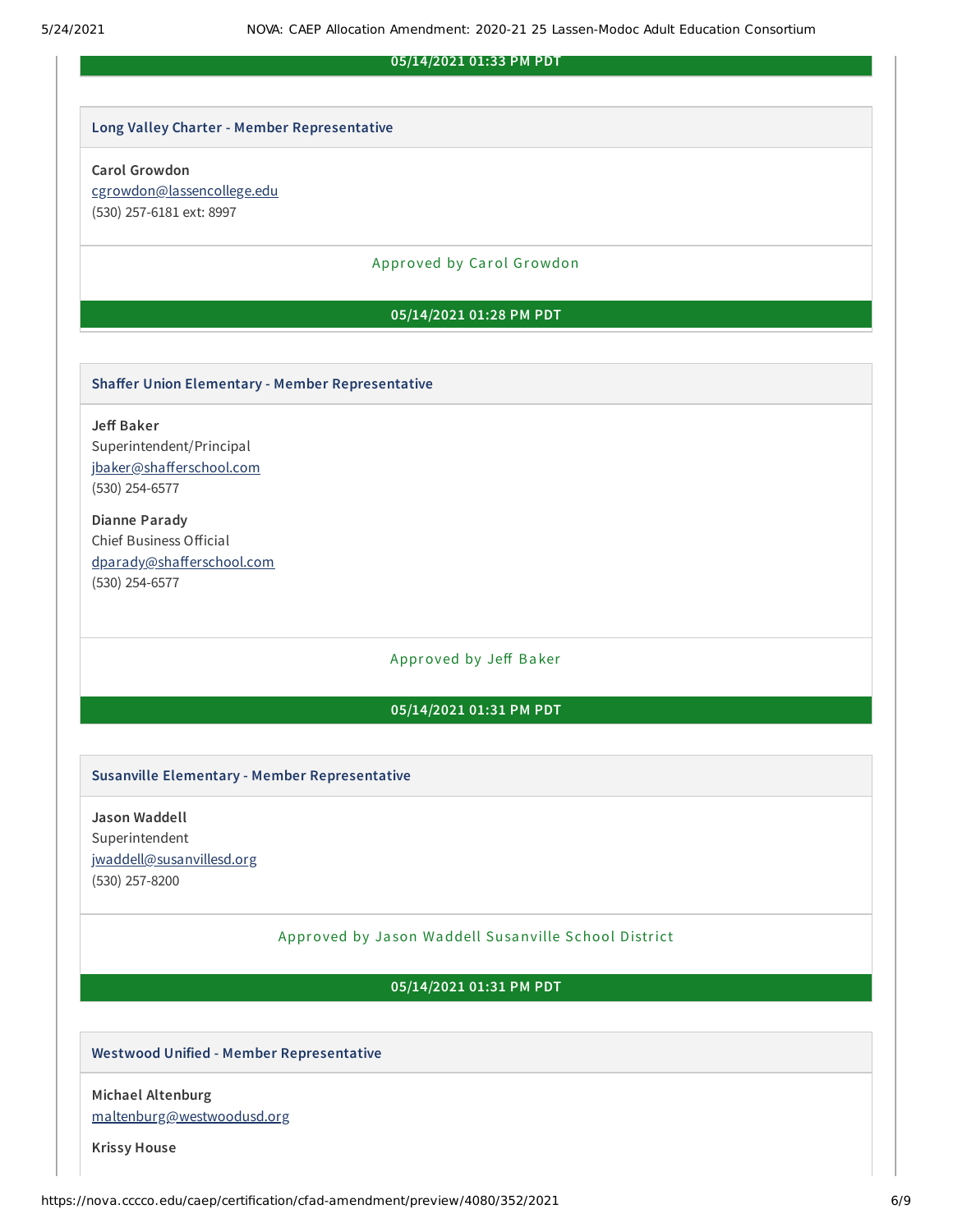Chief Business Official [khouse@westwoodusd.org](mailto:khouse@westwoodusd.org) (530) 256-2311 ext: 4715

# Approved by Krissy House

#### **05/14/2021 01:12 PM PDT**

# **Fort Sage Unified - Member Representative**

**Heather Von Ins** Chief Business Officer [hvonins@fortsage.org](mailto:hvonins@fortsage.org) (530) 827-2129 ext: 6502

**Keith Tomes** Superintendent [ktomes@fortsage.org](mailto:ktomes@fortsage.org) (530) 827-2129 ext: 6500

#### Approved by Dr. Keith Tomes

#### **05/24/2021 11:02 AM PDT**

#### **Lassen CCD - Member Representative**

**Susan Rentfrow** Accountant III [srentfrow@lassencollege.edu](mailto:srentfrow@lassencollege.edu) (530) 257-6181 ext: 8708

**Carol Growdon** [cgrowdon@lassencollege.edu](mailto:cgrowdon@lassencollege.edu) (530) 257-6181 ext: 8997

**Roxanna Haynes** Dean of Instruction [rhaynes@lassencollege.edu](mailto:rhaynes@lassencollege.edu) (530) 257-6181

#### Approved by Roxanna Haynes

## **05/14/2021 02:49 PM PDT**

**Modoc Co. Oice of Education - Member Representative**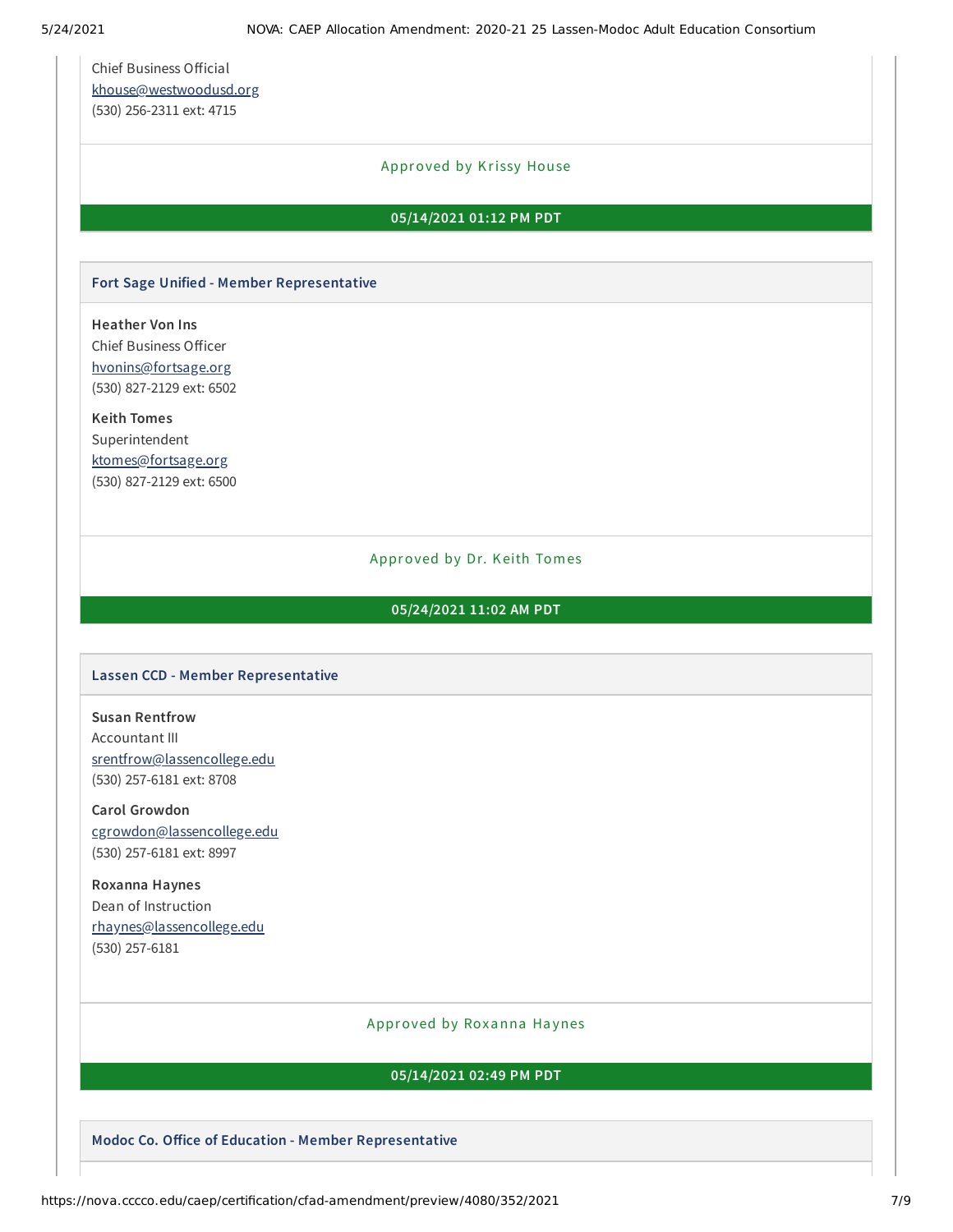# **Mike Martin**

[mmartin@modoccoe.org](mailto:mmartin@modoccoe.org) (530) 233-7101

**Leslie Corder** Director of Fiscal Services [lcorder@modoccoe.k12.ca.us](mailto:lcorder@modoccoe.k12.ca.us) (530) 233-7104

# Approved by Mike Martin

## **05/24/2021 10:13 AM PDT**

#### **Surprise Valley Joint Unified - Member Representative**

**BillieJo Young** Business [byoung@modoccoe.org](mailto:byoung@modoccoe.org)

## **Audra Evans**

[aevans@svjusd.org](mailto:aevans@svjusd.org) (530) 279-6141 ext: 123

# Approved by Audra Evans

# **05/17/2021 08:38 AM PDT**

#### **Modoc Joint Unified - Member Representative**

**Tom O'Malley** Superintendent [tomalley@modoc.k12.ca.us](mailto:tomalley@modoc.k12.ca.us) (530) 233-7201

# **Elizabeth Guzman** Business Manager [eguzman@modoc.k12.ca.us](mailto:eguzman@modoc.k12.ca.us) (530) 233-7201

## Approved by Tom O'Ma lley

#### **05/17/2021 10:46 AM PDT**

https://nova.cccco.edu/caep/certification/cfad-amendment/preview/4080/352/2021 8/9